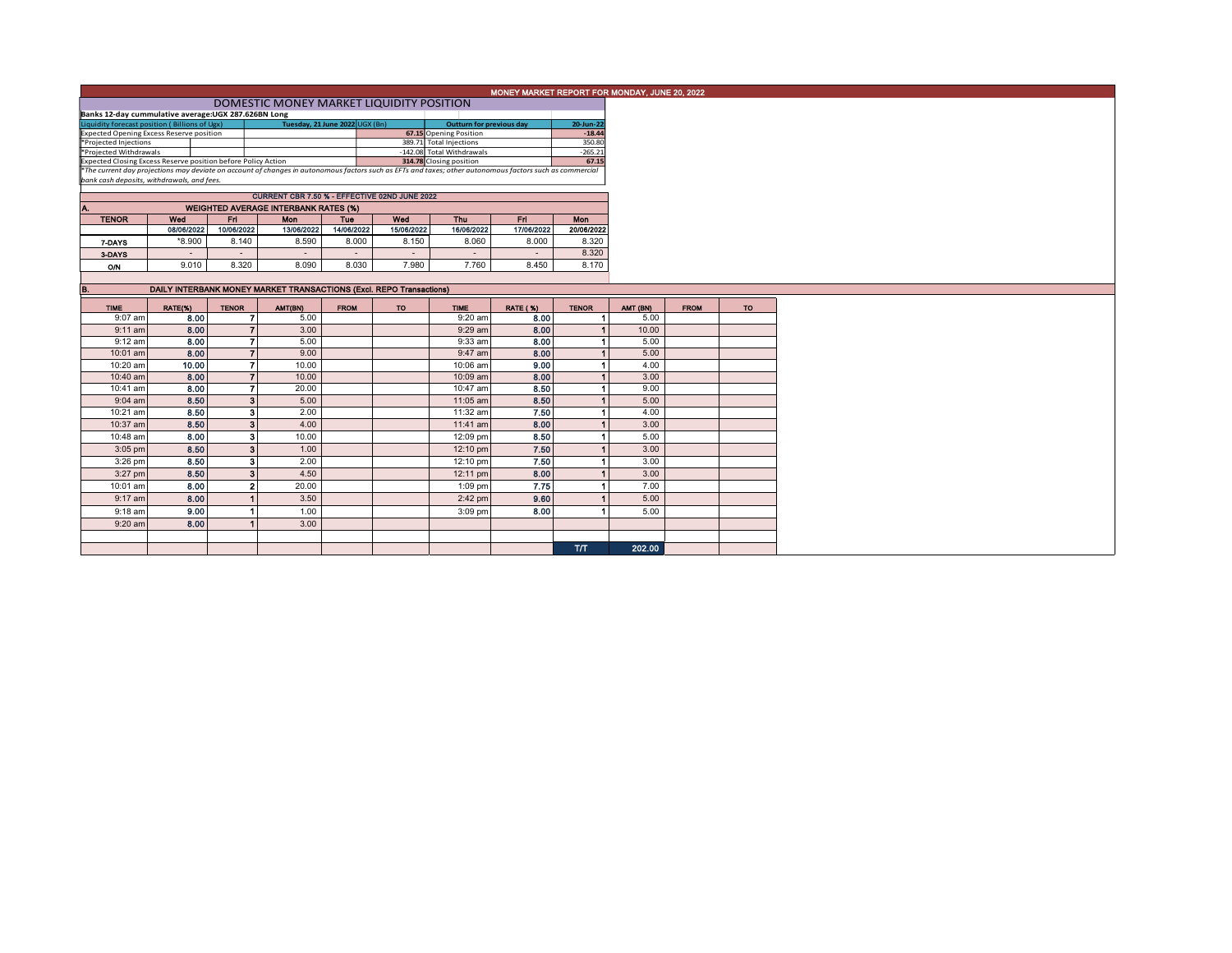

| DATE                                                                                        | <b>THUR</b> | <b>THUR</b> | <b>THUR</b> | <b>THUR</b>    | <b>THUR</b> | <b>THUR</b> | <b>THUR</b> | <b>THUR</b> | <b>THUR</b> | <b>THUR</b> | <b>THUR</b> | <b>THUR</b> | <b>TOTAL</b> | <b>TOTAL</b> |
|---------------------------------------------------------------------------------------------|-------------|-------------|-------------|----------------|-------------|-------------|-------------|-------------|-------------|-------------|-------------|-------------|--------------|--------------|
|                                                                                             | 23-Jun-22   | 30-Jun-22   | 07-Jul-22   | 14-Jul-22      | 21-Jul-22   | 28-Jul-22   | 04-Aug-22   | 11-Aug-22   | 18-Aug-22   | 25-Aug-22   | 10-Nov-22   | 08-Dec-22   | 19-Jan-23    |              |
| <b>REPO</b>                                                                                 | 283.28      |             |             |                |             |             |             |             |             |             |             |             |              | 283.28       |
| <b>REV REPO</b>                                                                             |             |             |             |                |             |             |             |             |             |             |             |             |              |              |
| <b>BOU BILL/DEPO A</b>                                                                      | 69.70       | 26.03       | 652.14      |                |             | 41.06       | 66.00       |             | 26.60       |             | 15.00       | 22.13       | 12.57        | 931.23       |
| <b>TOTALS</b>                                                                               | 352.98      | 26.03       | 652.14      | <b>Service</b> | . .         | 41.06       | 66.00       | <b>COL</b>  | 26.60       | $\sim$      | 15.00       | 22.13       | 12.57        | 1,214.51     |
| Total O/S Deposit Auction & BOU Bill balances held by BOU up to 19 JANUARY 2023: UGX 931 BN |             |             |             |                |             |             |             |             |             |             |             |             |              |              |
| Total O/S Repo, Reverse Repo, BOU Bill balances held by BOU: UGX 1,215 BN                   |             |             |             |                |             |             |             |             |             |             |             |             |              |              |

|                                                                                      |  | (EI) STOCK OF TREASURY SECURITIES      |             |           |                 | EII)<br><b>MONETARY POLICY MARKET OPERATIONS</b> |                   |               |            |              |              |  |  |  |
|--------------------------------------------------------------------------------------|--|----------------------------------------|-------------|-----------|-----------------|--------------------------------------------------|-------------------|---------------|------------|--------------|--------------|--|--|--|
|                                                                                      |  | LAST TBIILS ISSUE DATE: 25-MAY-2022    |             |           |                 | (VERTICAL REPOS, REV-REPOS & BOU BILL)           |                   |               |            |              |              |  |  |  |
|                                                                                      |  | On-the-run O/S T-BILL STOCKs (Bns-UGX) |             | 5.060.60  | 21/06/2022      | <b>OMO</b>                                       | <b>ISSUE DATE</b> | <b>AMOUNT</b> | <b>WAR</b> | <b>RANGE</b> | <b>TENOR</b> |  |  |  |
| 21/06/2022 REPO<br>24.702.37<br>On-the-run O/S T-BONDSTOCKs(Bns-UGX)                 |  |                                        |             |           |                 |                                                  | $23$ -May -       | 29.00         | 6.500      |              |              |  |  |  |
| 29.762.97<br>TOTAL TBILL & TBOND STOCK- UGX                                          |  |                                        |             |           |                 | <b>REPO</b>                                      | $24$ -May         | 146.00        | 6.500      |              |              |  |  |  |
| 0/3=Outstanding                                                                      |  |                                        |             |           |                 | <b>REPO</b>                                      | 25-May -          | 178.50        | 6.500      |              |              |  |  |  |
| YTM (%)<br><b>TOTAL STOCK</b><br><b>CHANGE IN</b><br><b>MATURITY</b>                 |  |                                        |             |           |                 | <b>REPO</b>                                      | 26-May -          | 399.00        | 6.500      |              |              |  |  |  |
|                                                                                      |  | (BN UGX)                               | AT CUT OFF* | YTM (+/-) |                 | <b>REPO</b>                                      | $27$ -May -       | 147.00        | 6,500      |              |              |  |  |  |
| 91                                                                                   |  | 80.10                                  | 7.952       | 1.451     |                 | <b>REPO</b>                                      | 30-May -          | 95.00         | 6.500      |              |              |  |  |  |
| 182                                                                                  |  | 349.69                                 | 9.000       | 1.011     |                 | <b>REPO</b>                                      | $31$ -May -       | 93.00         | 6.500      |              |              |  |  |  |
| 364                                                                                  |  | 4.630.81                               | 10.000      | 1.000     |                 | <b>REPO</b>                                      | $02$ -Jun $-$     | 123.00        | 7.500      |              |              |  |  |  |
| 2YR                                                                                  |  | 1.078.68                               | 9.900       | $-0.590$  |                 | <b>REPO</b>                                      | $08$ -Jun $-$     | 20.00         | 7.500      |              |              |  |  |  |
| 3YR                                                                                  |  | 92.41                                  | 12.090      | $-1.010$  |                 | <b>REPO</b>                                      | $10$ -Jun $-$     | 215.00        | 7.500      |              |              |  |  |  |
| 5YR.                                                                                 |  | 963.61                                 | 14,500      | 0.110     |                 | <b>BOU BILL</b>                                  | $10$ -Jun $-$     | 14.91         | 8.297      |              | 27           |  |  |  |
| 10YR                                                                                 |  | 9.941.74                               | 13.750      | 0.250     |                 | <b>BOU BILL</b>                                  | $10$ -Jun $-$     | 7.90          | 7.500      |              | 55           |  |  |  |
| 15YR                                                                                 |  | 9.429.68                               | 14.390      | $-1.510$  |                 | <b>REPO</b>                                      | $13$ -Jun $-$     | 371.00        | 7.500      |              |              |  |  |  |
| 20YR                                                                                 |  | 3,196.25                               | 17.008      | 1.108     |                 | <b>BOU BILL</b>                                  | $13$ -Jun $-$     | 561.05        | 7.996      |              | 24           |  |  |  |
| Cut OFF is the lowest price/highest vield that satisfies the auction awarded amount. |  |                                        |             |           | <b>BOU BILL</b> | $13$ -Jun $-$                                    | 24.70             | 8.511         |            | 52           |              |  |  |  |
|                                                                                      |  |                                        |             |           |                 | <b>REPO</b>                                      | $14$ -Jun $-$     | 3.00          | 7.500      |              |              |  |  |  |
|                                                                                      |  |                                        |             |           |                 | <b>REPO</b>                                      | $15$ -Jun $-$     | 156.00        | 7.500      |              |              |  |  |  |
|                                                                                      |  |                                        |             |           |                 | <b>REPO</b>                                      | $16$ -Jun $-$     | 133.00        | 7.500      |              |              |  |  |  |
|                                                                                      |  |                                        |             |           |                 | <b>REPO</b>                                      | $17 - Jun$ -      | 203.00        | 7.500      |              |              |  |  |  |
|                                                                                      |  |                                        |             |           |                 | <b>REPO</b>                                      | $20 - Jun$ -      | 150.00        | 7.500      |              |              |  |  |  |

WAR-Weighted Average Rate